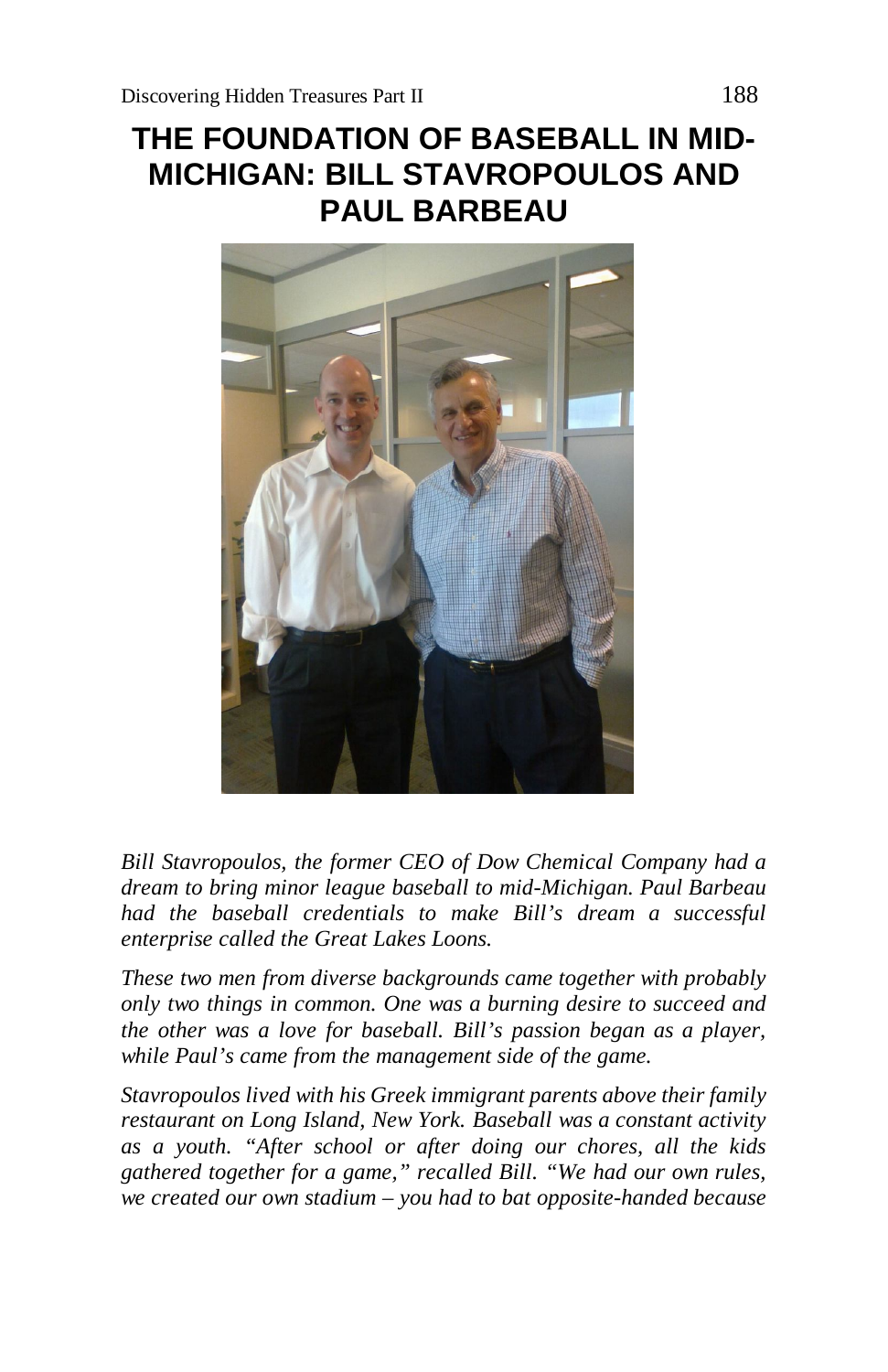*we had limited space but if you hit one on to someone's porch, it was a home run."*

*He went on to graduate from Fordam University and then received a Doctorate from the University of Washington before starting his career with Dow in 1967 as a research chemist. Forty years later, in 2006, Bill retired as their CEO. They broke ground for the Dow Diamond on April 11th of that year.*

*During the last few years of serving on Dow's Board of Directors, he began formulating the vision of owning a minor league baseball team. As he researched his options, it became evident to him there was a great opportunity and excellent chance for a team to succeed in mid-Michigan. There were several reasons for creating the 501c3, nonprofit Michigan Baseball Foundation (MBF).*

*"I wanted the Loons and the Dow Diamond to have permanence in mid-Michigan. If it were a private enterprise, the team could be bought and moved to another location," said Stavropoulos. "As a non-profit organization, the profits would go back into the area and the team has local ownership. Second, we can use the MBF to spark economic development in the region."*

*Contributions to the MBF come in many ways. The most obvious way is to attend Loons baseball games but there is also a campaign to give private donations. "It's a self-perpetuating thing," said Bill. "In essence, by supporting the team and the Foundation, you are giving back to the community. An excellent example of economic development is with some of the profits, we purchased the ESPN radio station (100.9 FM), which brought jobs and sports talk radio to the area."*

*In total the MBF has issued over \$300,000 in grants to a variety of organizations in mid-Michigan including Gladwin Area Hockey and the Beaverton Youth Recreation program.*

*"The centerpiece for success is the Great Lakes Loons," said Bill. "The MBF oversees the team, the stadium and radio station but we needed a baseball man to make it work. After one phone interview, I was pretty sure that man was Paul Barbeau. We interviewed several other candidates but Paul really made it an easy choice."*

*Paul Barbeau didn't play much baseball as a kid growing up in the Boston, Massachusetts area but he admits his entire family are fanatical Red Sox fans. He came to baseball by way of his Georgetown University roommate, whose brother was the General Manager of the Spokane Indians, a minor league team in Spokane, Washington.*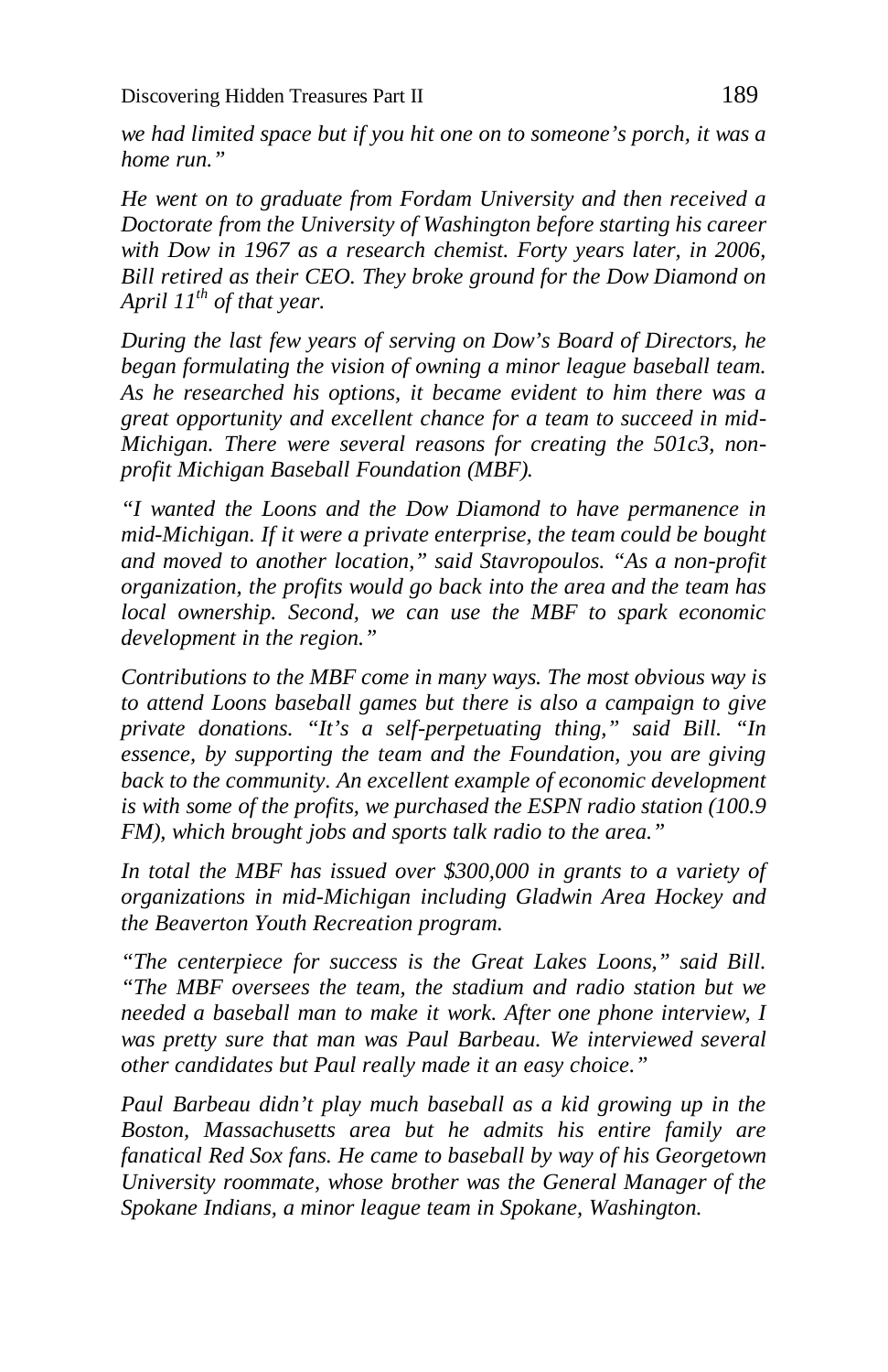*After graduation, Paul gave him a call for advice. "I always thought his job sounded interesting," recalled Barbeau. "It seemed I was headed for either teaching history or going to law school but I needed a summer job."*

*His first job in baseball was running the souvenir concession as the merchandise manager, which included a couple high school employees and little more than a kiosk. He quickly moved up to the Director of Group Sales and would eventually become the Indian's Vice President and General Manager, which he held for eight years before coming to the Loons.*

*"Believe it or not, I learned many of my management skills working right out of high school, two summers for a landmark Boston-area restaurant called Kelly's Roast Beef," said Paul. "It was just a beach shack takeout place that specialized in roast beef and seafood. But the owner taught me the importance of maintaining high standards in all aspects of business – quality of the product, putting in a good work ethic and creating a fun working environment."*

*One of the blessings that Paul brought with him was the daughter of Indian's season ticket holders. "It may sound ironic, but yes, I met my wife at a baseball game," Barbeau said smiling. He moved to Michigan in March 2006, then wife Shauna and son Peter followed shortly after. They now have added a daughter, Anna to the Barbeau clan.*

*I sat down with Paul to talk a little baseball with him and later Bill joined us.*

# **ROR: You have the titles of President and General Manager. What do those jobs include?**

Paul: They are really all rolled into one job but the President handles the overall direction of the operations and making sure they are working together. I'm out in the community representing those organizations and provide leadership for our staffs. As the General Manager I handle the day to day operations and work closely with the Dodgers baseball organization, which is our Major League Baseball affiliate.

#### **ROR: What is the biggest difference between the Spokane Indians and the Great Lakes Loons?**

**Paul:** The Indians are over 100 years old and the Spokane area is larger (400,000+). I was working in a stadium that was built in  $1958 - a$ great facility but much different than the Dow Diamond. The merchandise store here is about one thousand times bigger than what I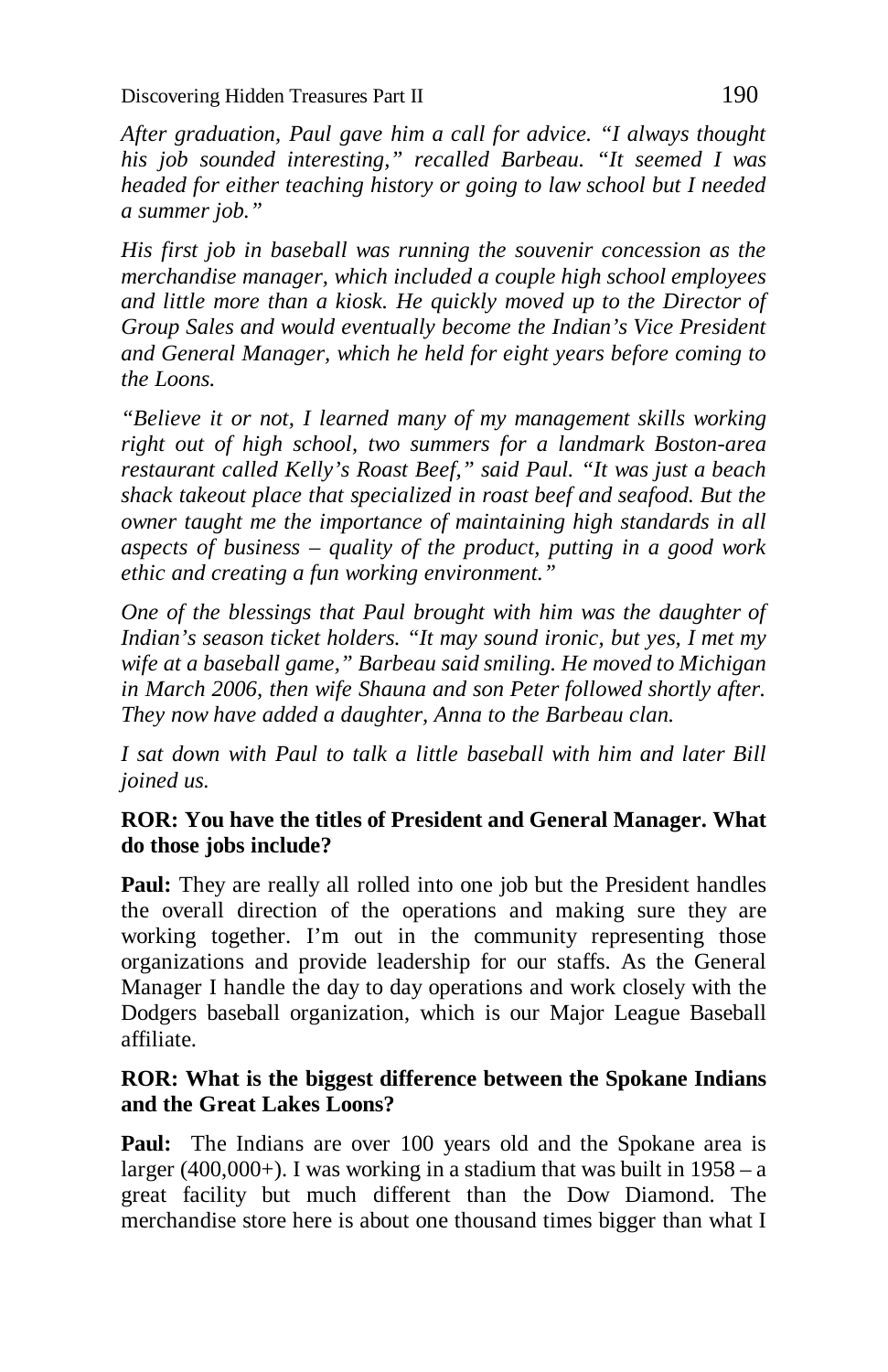started with (laughing). So I started here with something built from scratch as opposed to being a steward of an organization with a long history. The Indians were owned by a group of investors looking for a return on their investment, while here we are still looking for a good return but we turn the profits back to the community. This stadium is a year-round operation.

## **ROR: When did you and Bill first meet and were there any surprises?**

**Paul:** I actually had a phone interview with him first but I met him in person at my follow-up interview. No surprises - they were very thorough and I was very impressed.

## **ROR: Ok, let's get to the nitty-gritty of baseball…who is/was the best manager in baseball?**

**Paul:** Oh, I'll be completely politically correct...Tommy Lasorda (legendary Hall of Fame manager for the Dodgers).

# **ROR: Who is your all-time favorite player?**

**Paul:** You know it would be a Red Sox player…Jim Rice (Boston Red Sox outfielder and Hall of Famer).

#### **ROR: If you were starting a new team and could pick a pitcher, catcher, infielder and outfielder – past or present, who would they be?**

**Paul:** I'll stick with just the players I've seen rather than go way back. My pitcher would be Greg Maddox; catcher, the Twins' Joe Mauer; infielder, George Brett; and outfielder, Ken Griffey, Jr.

# **ROR: Your favorite announcer?**

Paul: Not a baseball announcer but my favorite was radio broadcaster Johnny Most of the Boston Celtics.

## **ROR: If you were the Commissioner of Baseball what would you change?**

**Paul:** Well, I think they have a good start but I would continue to be aggressive on the drug testing and I don't like the All-Star game deciding home field advantage in the World Series, so I would change that.

# **ROR: Should Pete Rose be in the Hall of Fame?**

**Paul:** I would say no.

# **ROR: Your favorite baseball movie?**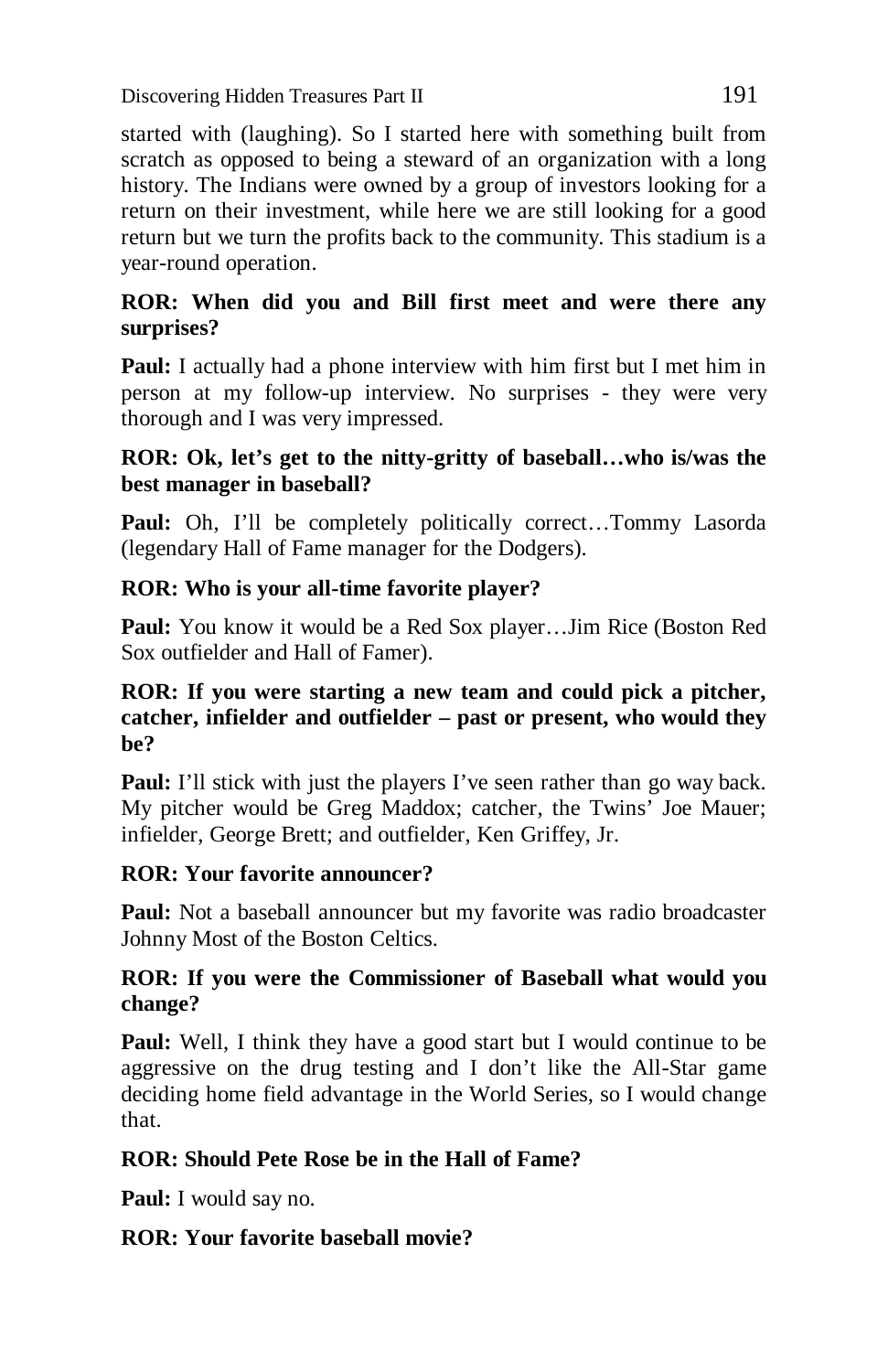**Paul:** Bull Durham.

At this point, Bill Stavropoulos joined us in Paul's office. So I asked him some of the same baseball questions and a few more.

### **ROR: I would like your impressions of Paul when you interviewed him (at which point, Paul laughed and said maybe he should leave the room).**

**Bill:** Everyone had a very positive impression from the first interview and I thought he was very knowledgable, articulate and interested in the challenges of starting fresh with a new team. (Paul injected that at the  $2<sup>nd</sup>$  interview when they met face to face, Bill set the seating arrangement for dinner and put Shauna right next to him.) Well that's true – I was recruiting them both! (laughing).

# **ROR: Your all-time favorite baseball player?**

**Bill:** Stan Musial.

#### **ROR: You can draft a pitcher, catcher, infielder and outfield to start your new team – current or past players. Who are they?**

**Bill:** My catcher, I'd pick the current guy Joe Mauer (Paul and I both laughed when we told Bill that was Paul's pick); outfielder, I'll go with Ted Williams; pitcher, I might reach back and take Warren Spahn; for an infielder I'll take Lou Gehrig.

#### **ROR: Should Pete Rose be in the HOF?**

**Bill:** No.

## **ROR: Because of your involvement serving on several Fortune 500 company boards, I'd like to ask your impressions on the Michigan economy and the U.S. economy.**

**Bill:** Michigan got a double whammy from the overall economy in our country and also our dependence on the automobile industry. But we have to re-invent ourselves. We have to make a better environment here for business investment. We have a beautiful state, with a skilled labor force and there's no reason why we can't make a strong comeback. A financial crisis really triggered this downturn in the U.S. economy. But I think generally we are gradually coming out of it. This has caused a lot of companies to reorganize, which has made them stronger. When the recovery starts picking up speed, I think earnings will be higher, more people will be back working and we will be much stronger globally.